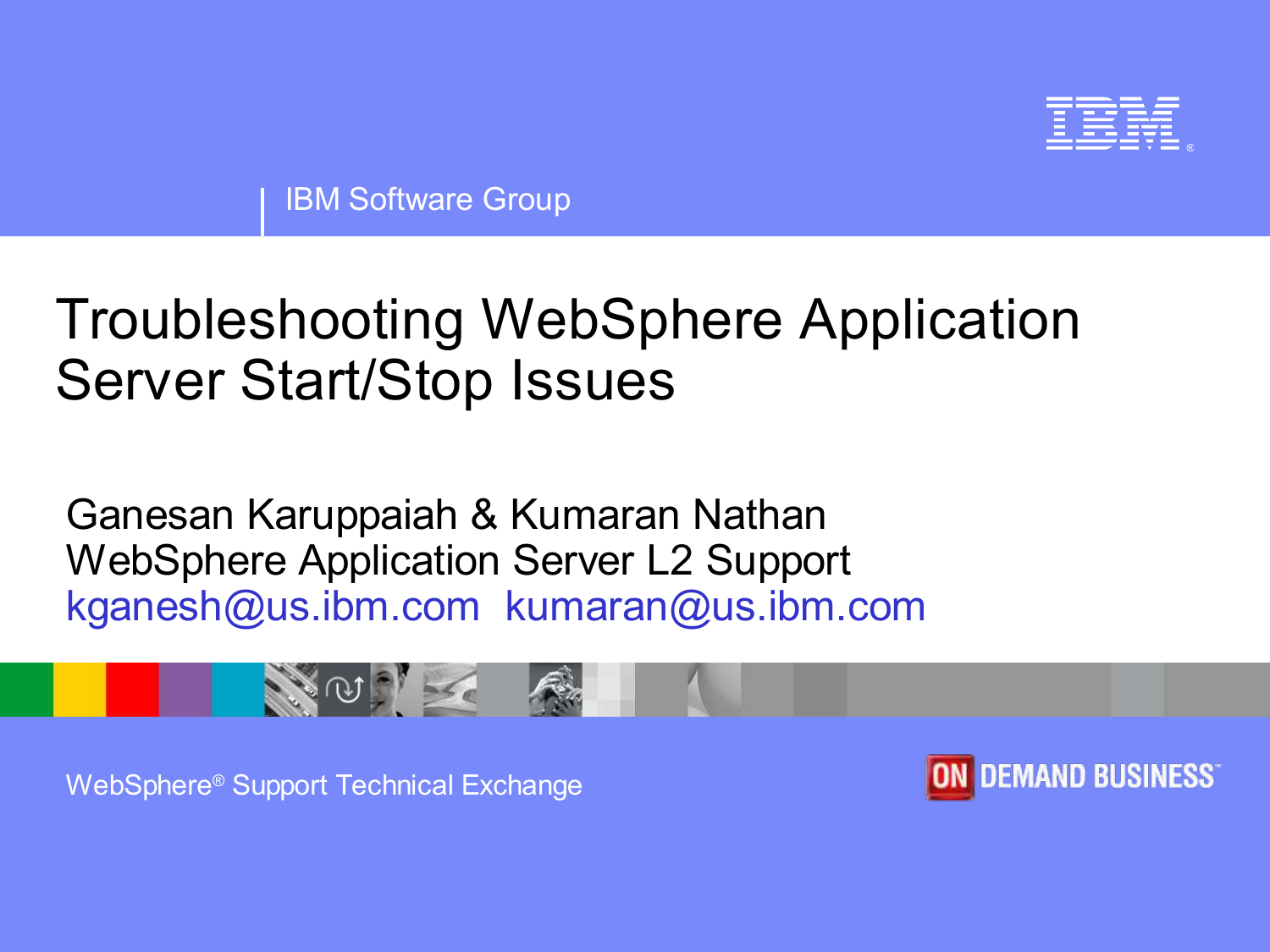

Agenda

# Overview – Server Start/Stop options Anatomy of a Server Start **-Introduction to Server logs Troubleshooting** Questions and Answers

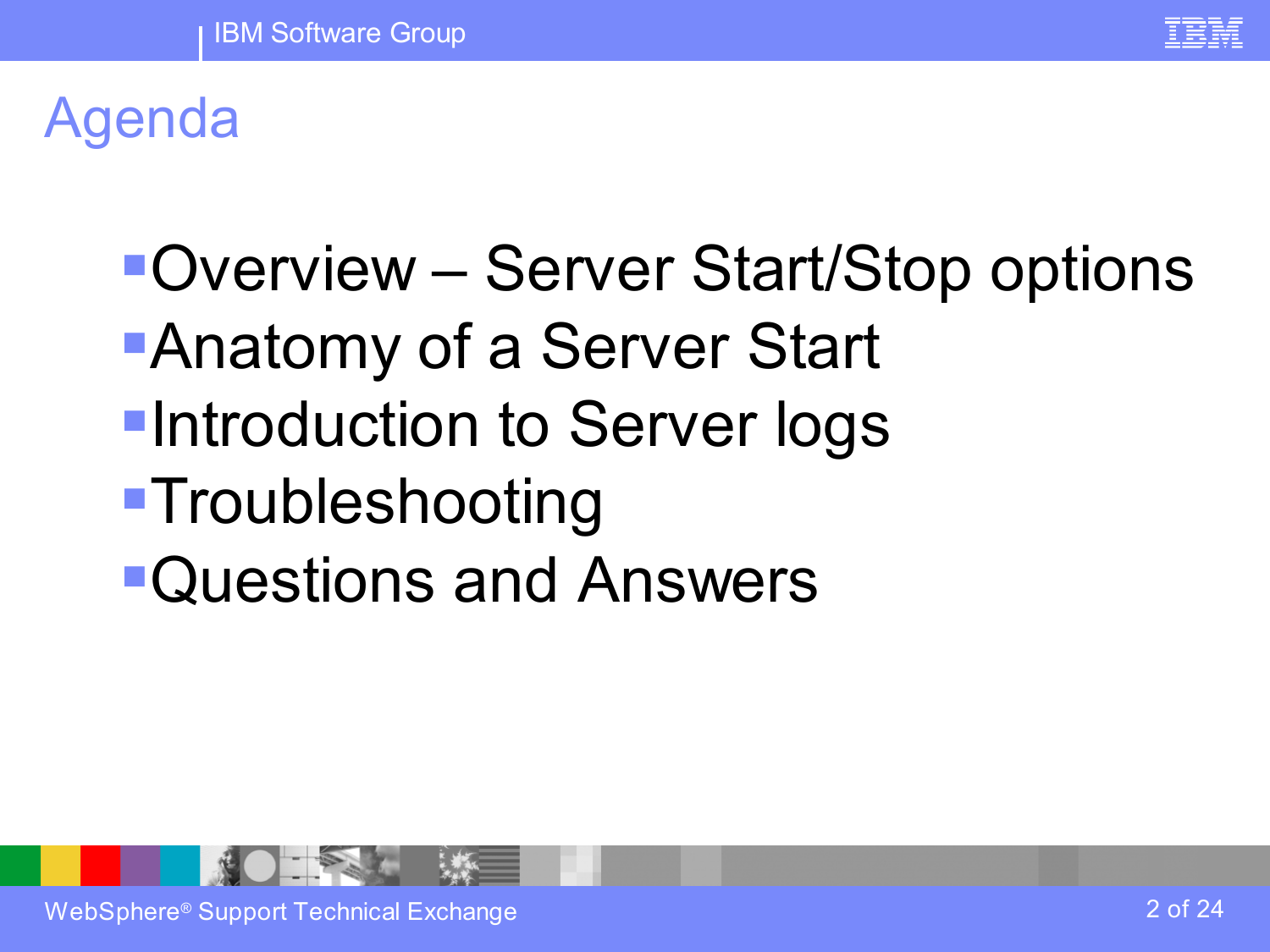

## Overview – Server Start/Stop options

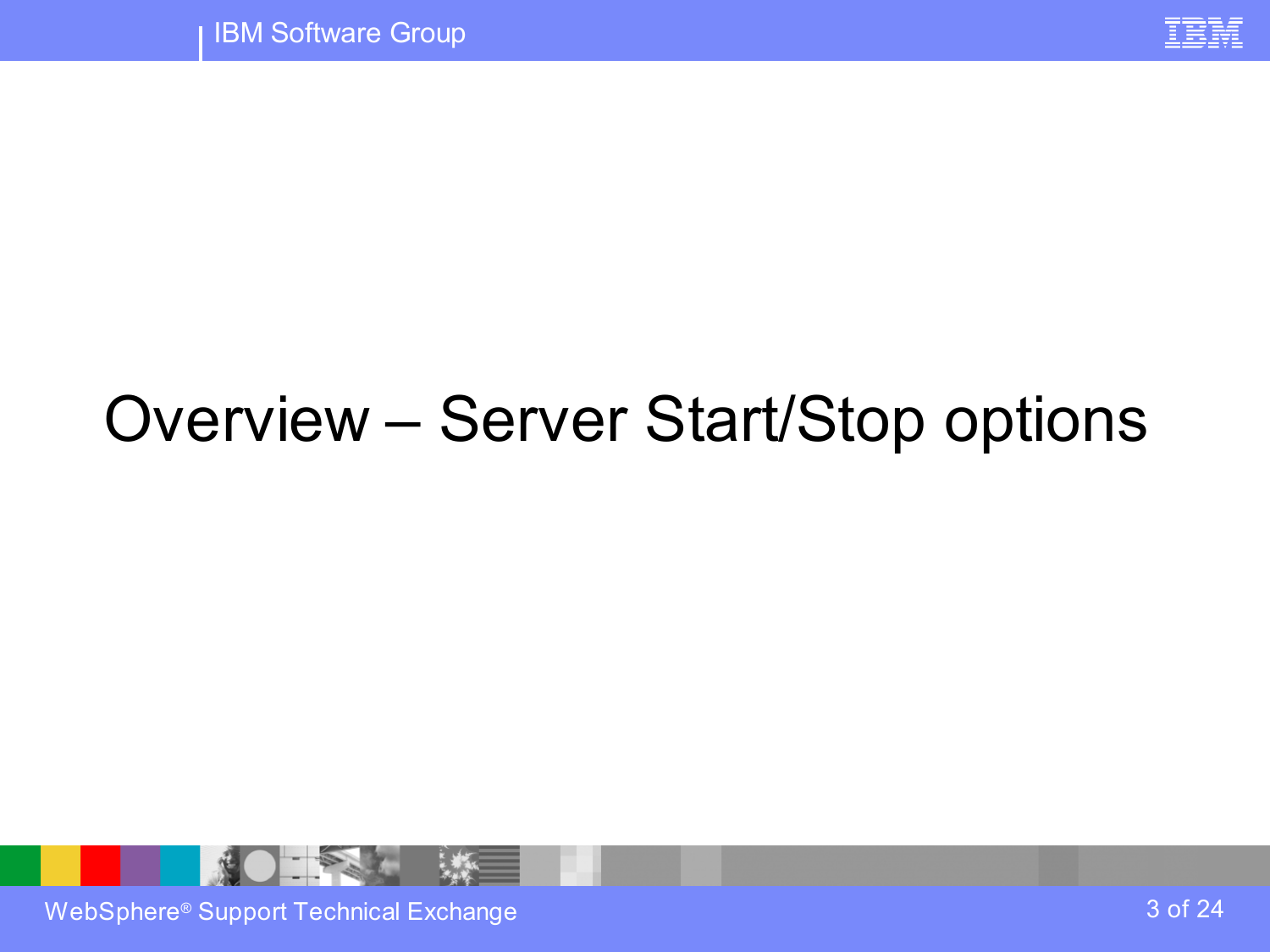### Application Server Start - Different Options

- **From Profile Root Command line** 
	- ▶ <PROFILE\_HOME>\bin\startServer server1
- **From Install Root Command line for AppServer specifying** profile name
	- <INSTALL\_HOME>\bin\startServer –profileName AppSrv01 server1
- Windows<sup>®</sup> Start menu
	- Start  $\rightarrow$  Programs  $\rightarrow$  IBM WebSphere  $\rightarrow$  Application Server V7.0  $\rightarrow$  Profiles  $\rightarrow$  <Profile>  $\rightarrow$  Start the Server
- **If Server was registered as Windows Services** 
	- ▶ Registration using WASService.exe or at the time of creating the profile
	- $\triangleright$  Control Panel  $\rightarrow$  Administrative Tools  $\rightarrow$  Services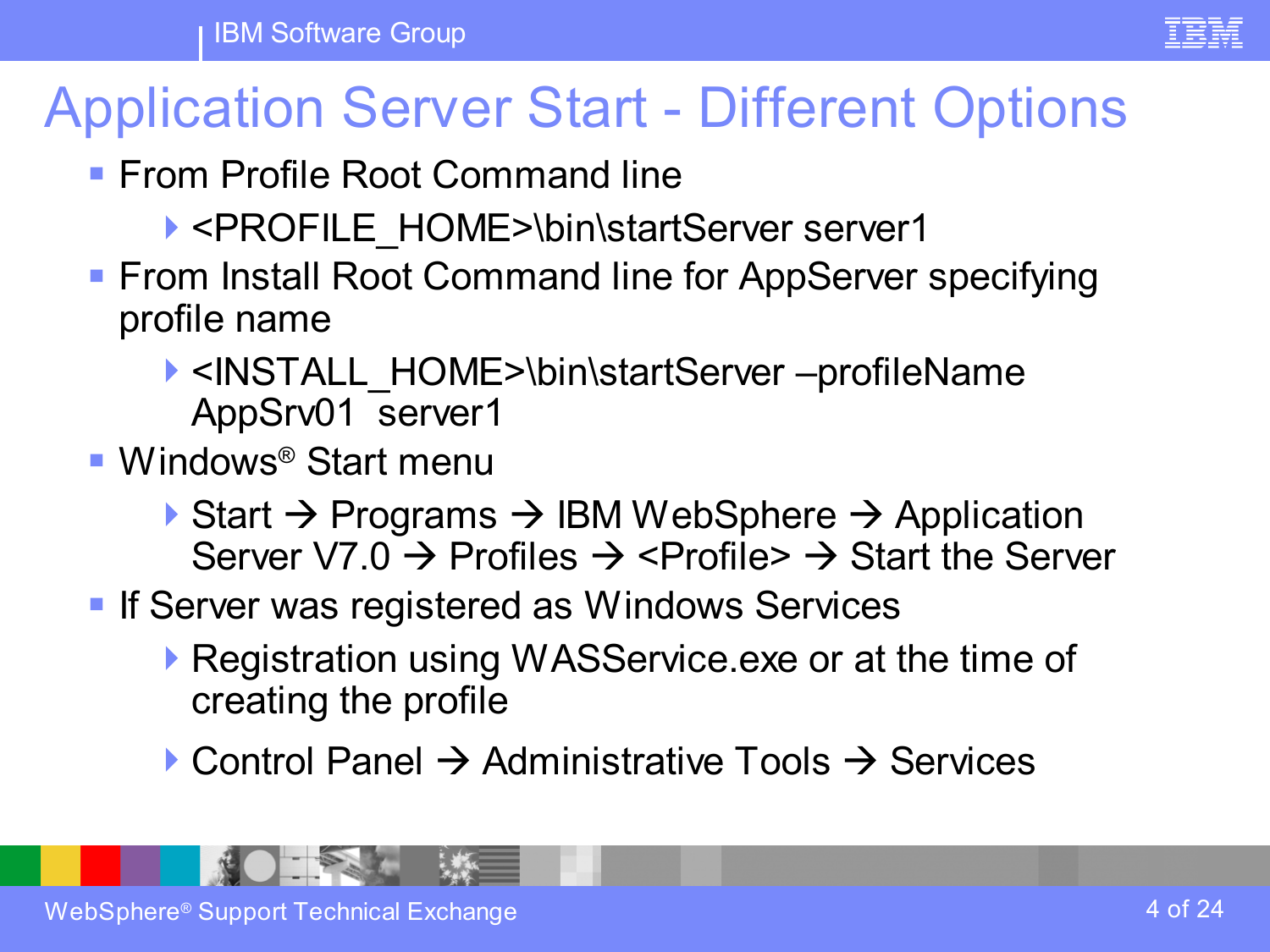### Starting/Stopping Dmgr and Node Agent

- Start/Stop Deployment Manager from AppServer Install Root
	- ▶ startManager -profileName <dmgr Profile Name>
	- startServer profileName <dmgr Profile Name> dmgr
	- ▶ stopManager -profileName <dmgr Profile Name>
	- ▶ stopServer profileName < <dmgr Profile Name> dmgr
- Start/Stop Node from AppServer Install Root
	- ▶ startNode -profileName <Managed Node Profile Name>
	- ▶ startServer profileName <Managed Node Profile Name> nodeagent
	- ▶ stopNode -profileName <Node Profile Name>
	- ▶ stopServer profileName <Managed Node Profile Name> nodeagent
- **Administrative Console** 
	- ▶ DMGR and Nodeagent START NO
	- ▶ For running Node Agent re-start and stop YES
- Additional start/stop options for Windows OS
	- **From Windows services**
	- ▶ From Start menu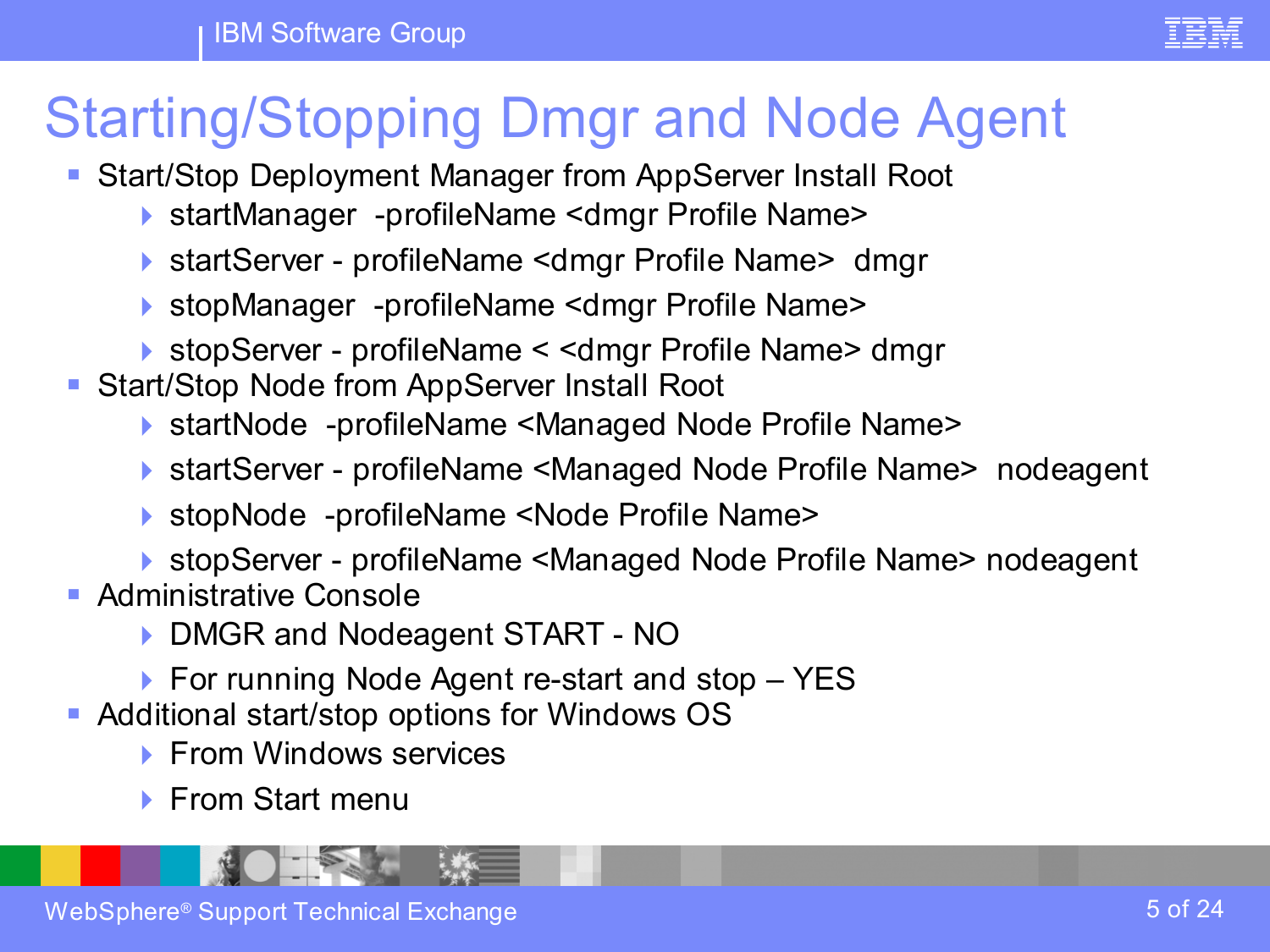

# Anatomy of a Server Start



WebSphere ® Support Technical Exchange 6 of 24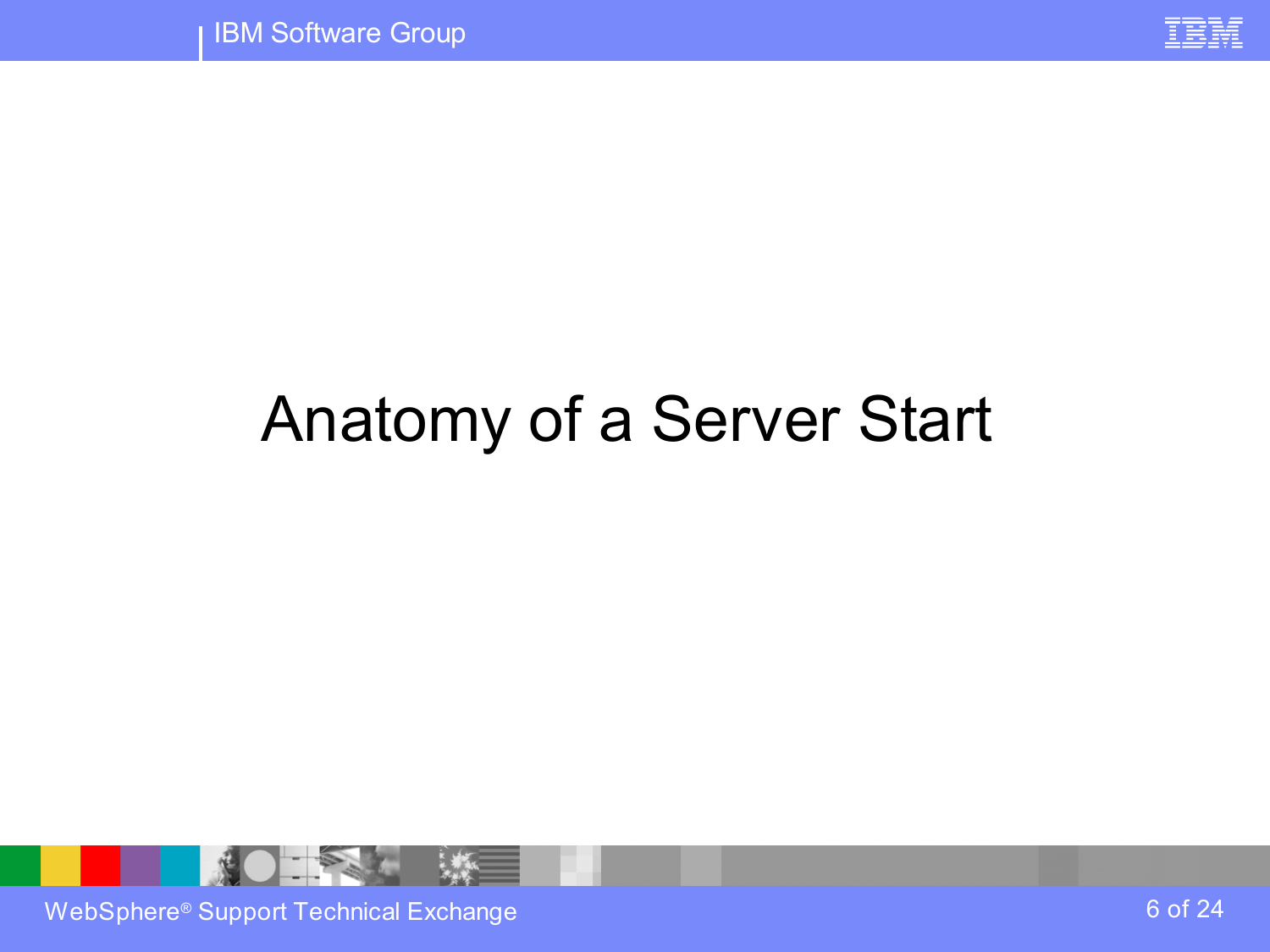### What happens when a server is started

- **<PROFILE\_HOME>\bin\startServer server1**
- **Two JVMs are actually launched.**
- **The first JVM is the Systems Management server launch utility.** Launches Application Server specified by <serverName>
	- ▶ Loads all bootstrap classes, server.xml, serverindex.xml files and construct JVM Arguments.
	- ▶ Spawn the second JVM
- **The second JVM is the actual server process specified by** <serverName>
	- ▶ Actual JVM, starts all components. Ex WebContainer, WebContainer, Security Components and Applications.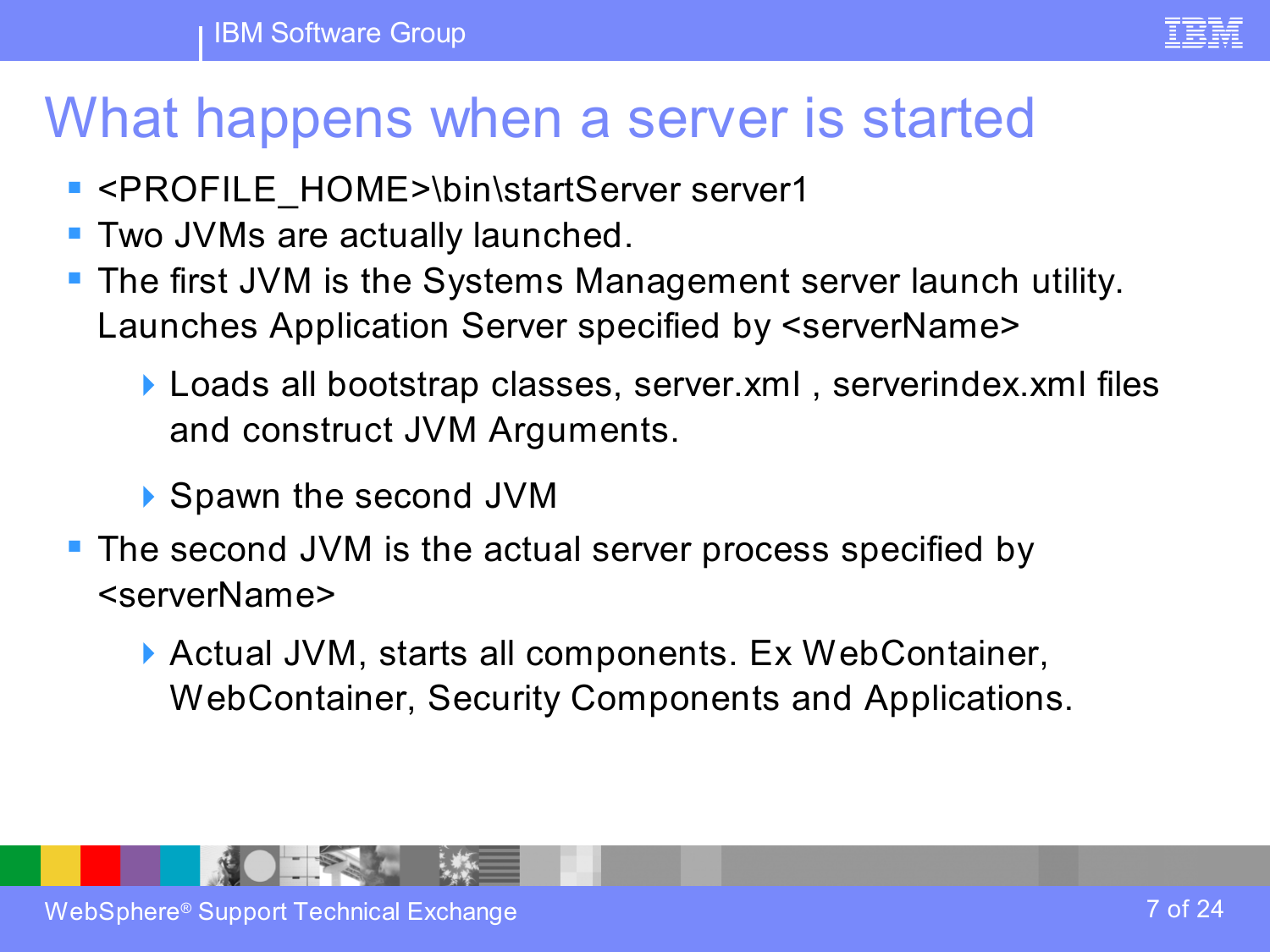

### What happens when a server is stopped

#### **EXPROFILE\_HOME>\bin\stopServer server1**

- ▶ Creates new JVM to read configuration and send message to server to shutdown
- ▶ By default, the stopServer utility does not return control to the command line until the server completes shut down
- Unless invoked with the "nowait" option, it will not return until the server is fully stopped.
- ▶ User ID and password required to stop a secure Application Server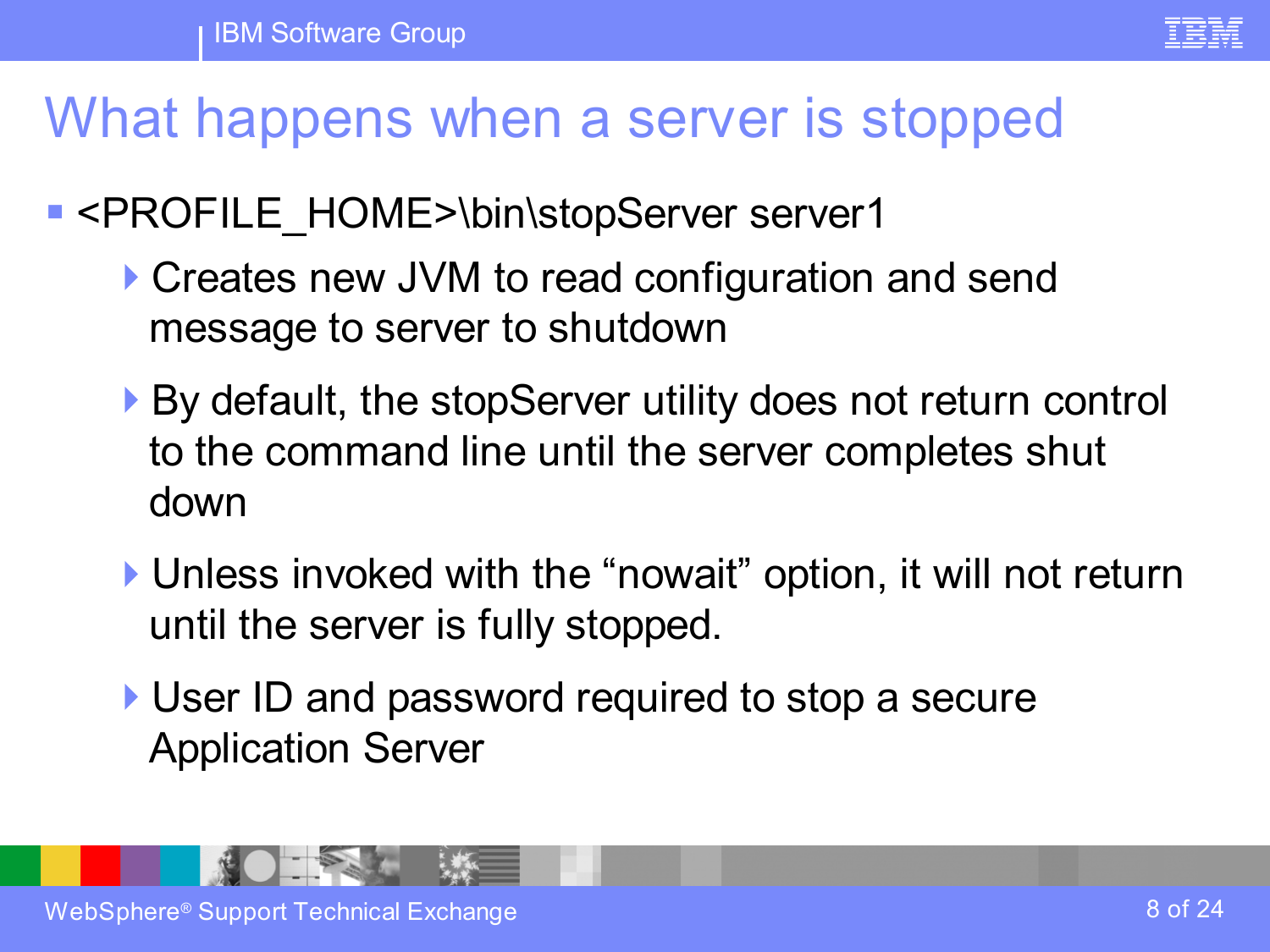

# Introduction to Server logs

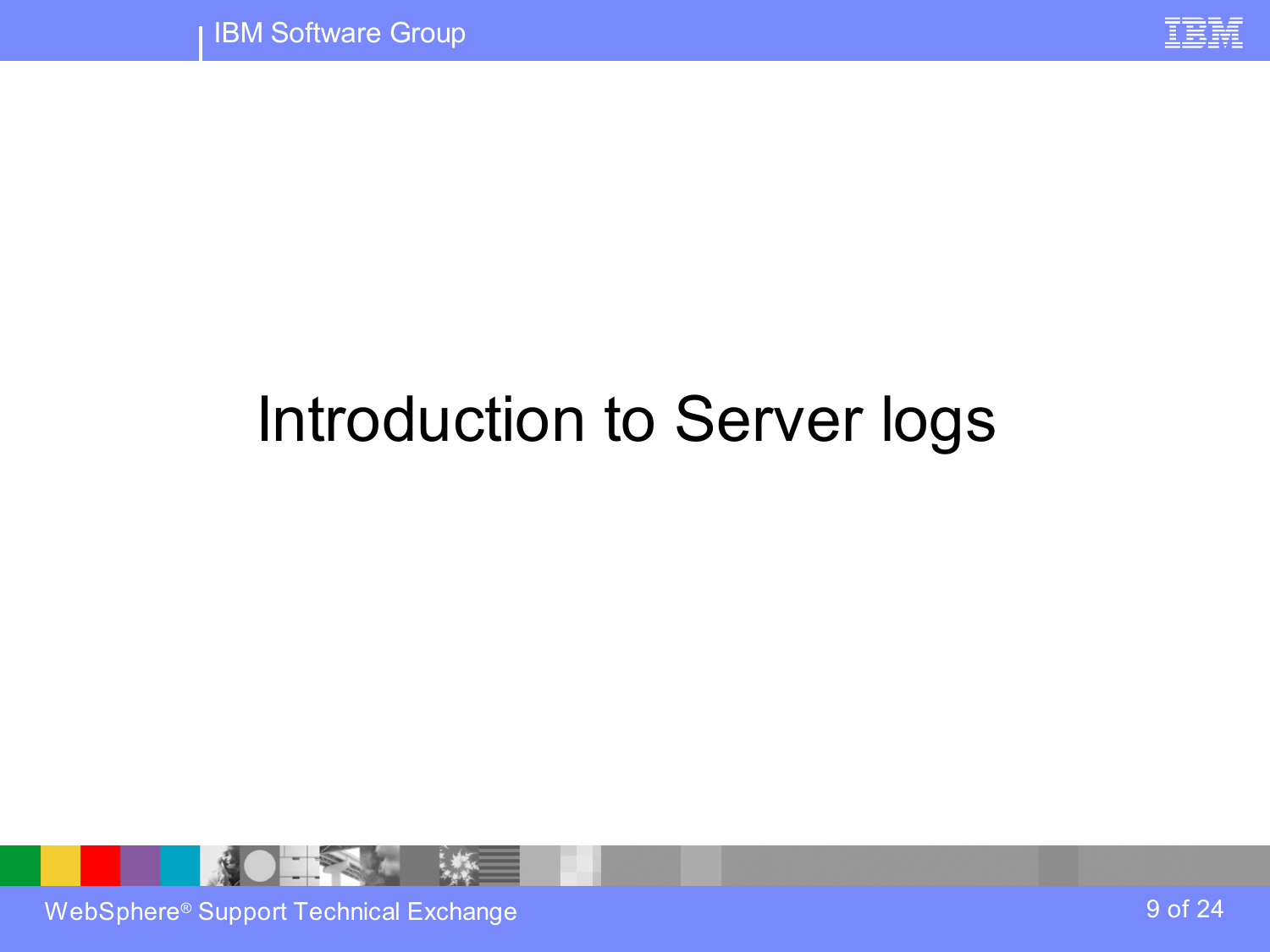

### Introduction to Server logs

- Process logs
	- D Native code, including Java™ virtual machines (JVM), might write data to these process streams. By default, the stdout and stderr streams are redirected to log files at application server startup. By default, these files are stored as profile\_root /logs/server\_name/native\_stderr.log and profile\_root /logs/server\_name/native\_stdout.log.
- **Java virtual machine (JVM) log settings** 
	- The System.out log is used to monitor the health of the running application server. The System.err log contains exception stack trace information that is useful when performing problem analysis.
- **StartServer and stopServer creates respective logs at** profile\_root/logs/server\_name/
- The first failure data capture (FFDC) log file saves information that is generated from a processing failure. profile root /logs/ffdc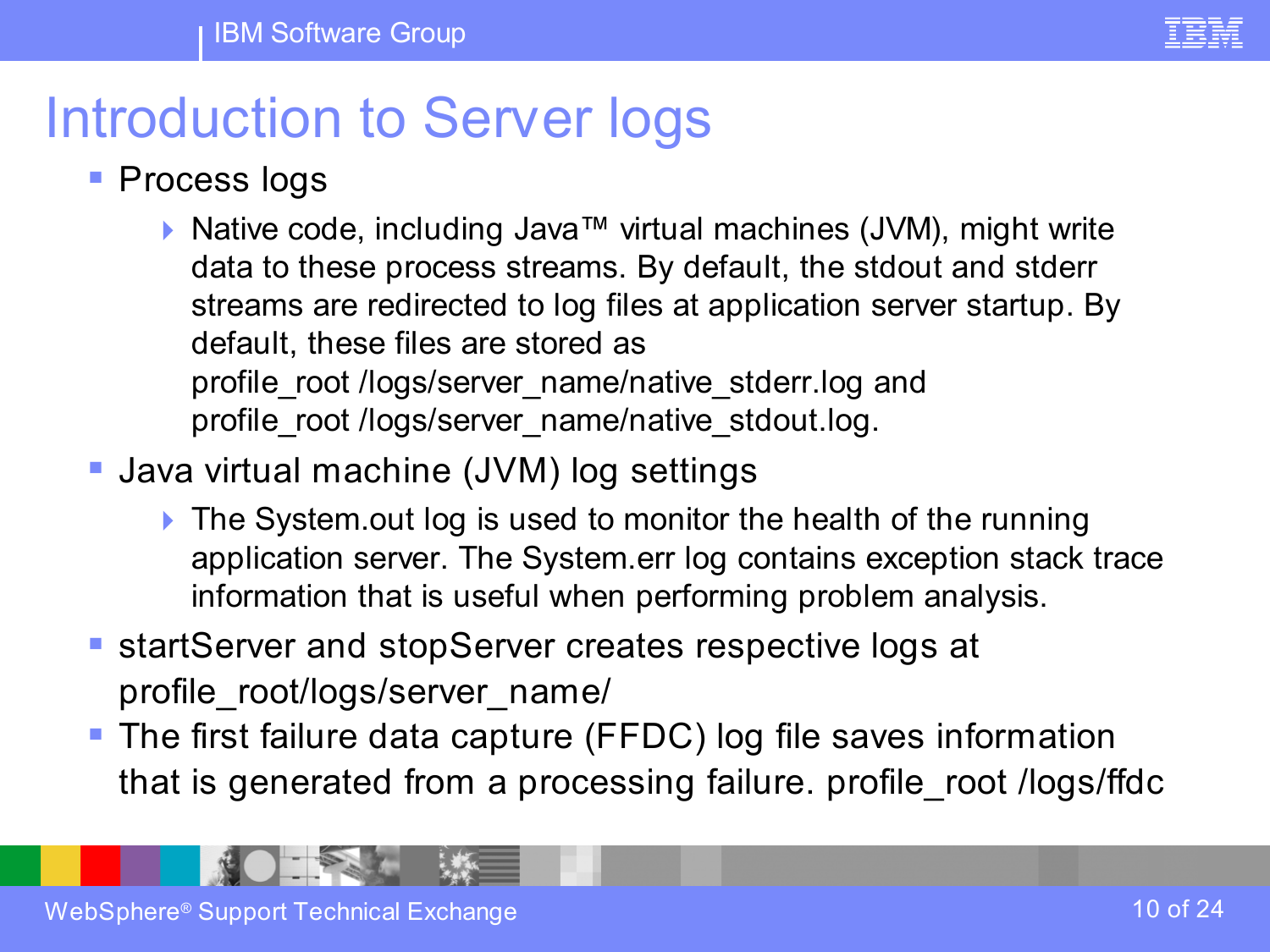

# Troubleshooting

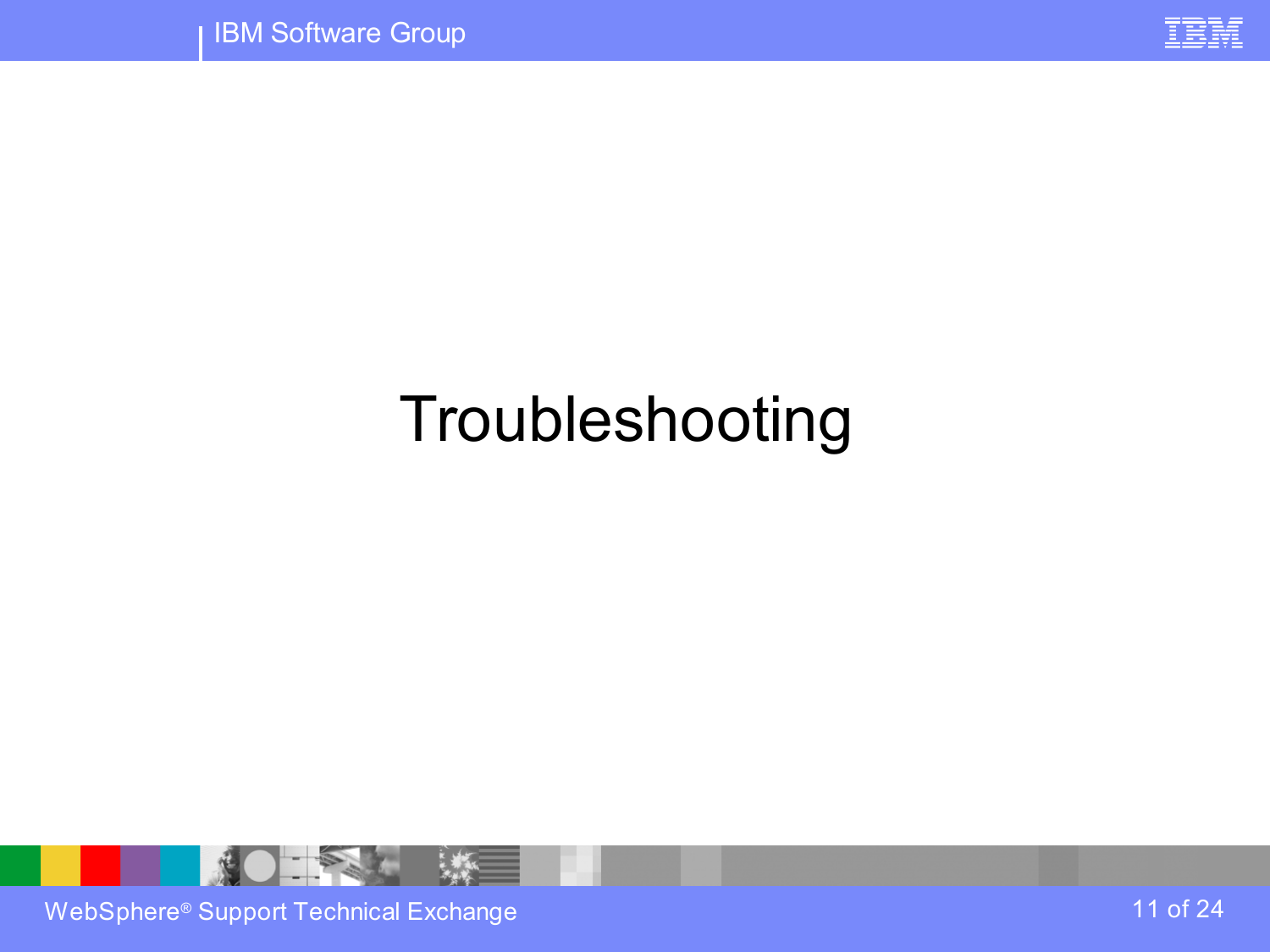## Failure with error in SystemOut.log

- SystemOut.log file is created
	- Do you see open for e-business message?
	- If is there any exception in the log file ?
	- ▶ No Exception and No open for e-business message?
	- ▶ variables.xml, virtualHosts.xml FileNotFound exceptions can be ignored.
	- Most of the warning messages can be ignored including FFDC messages.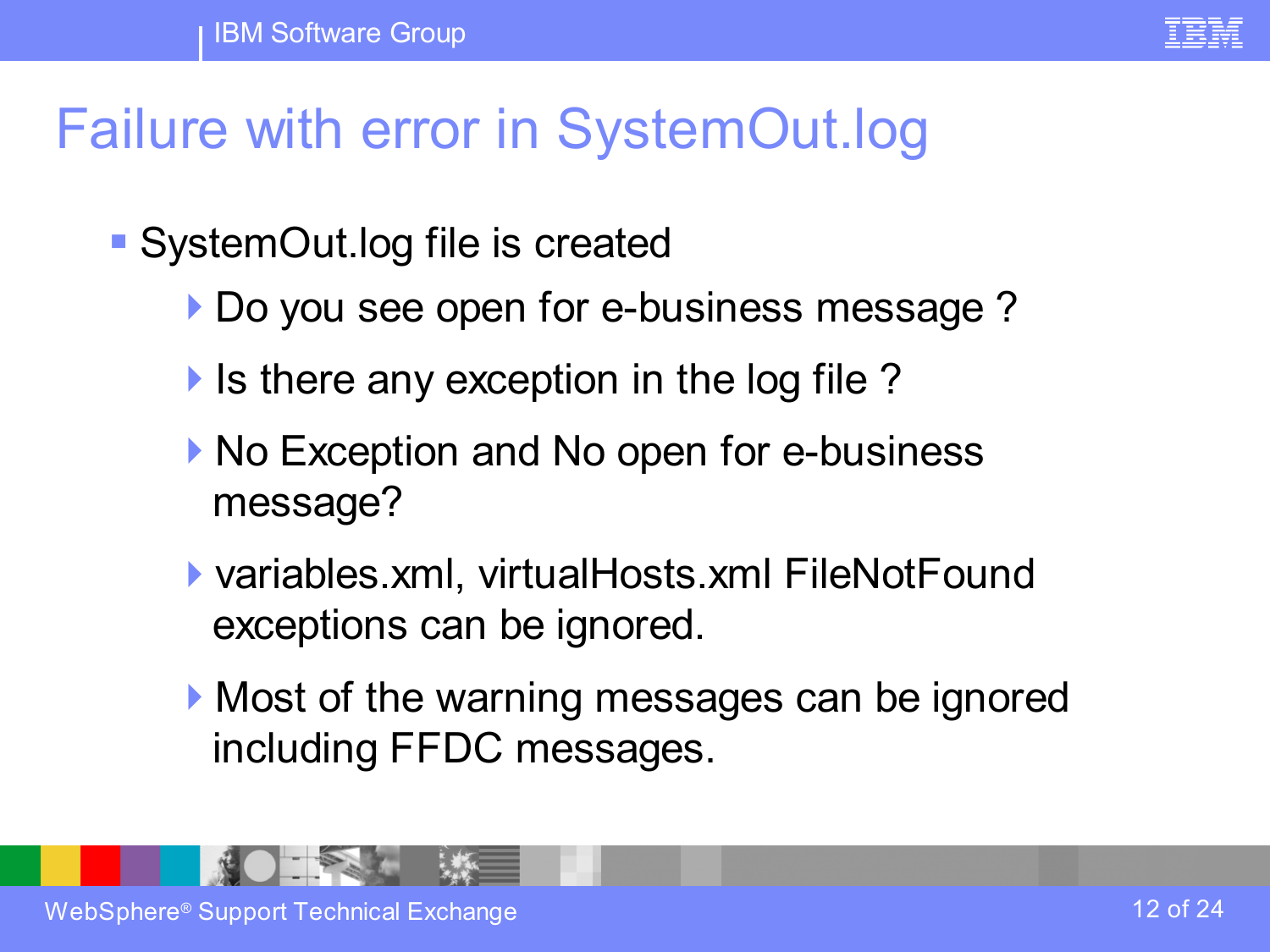

## No SystemOut.log created

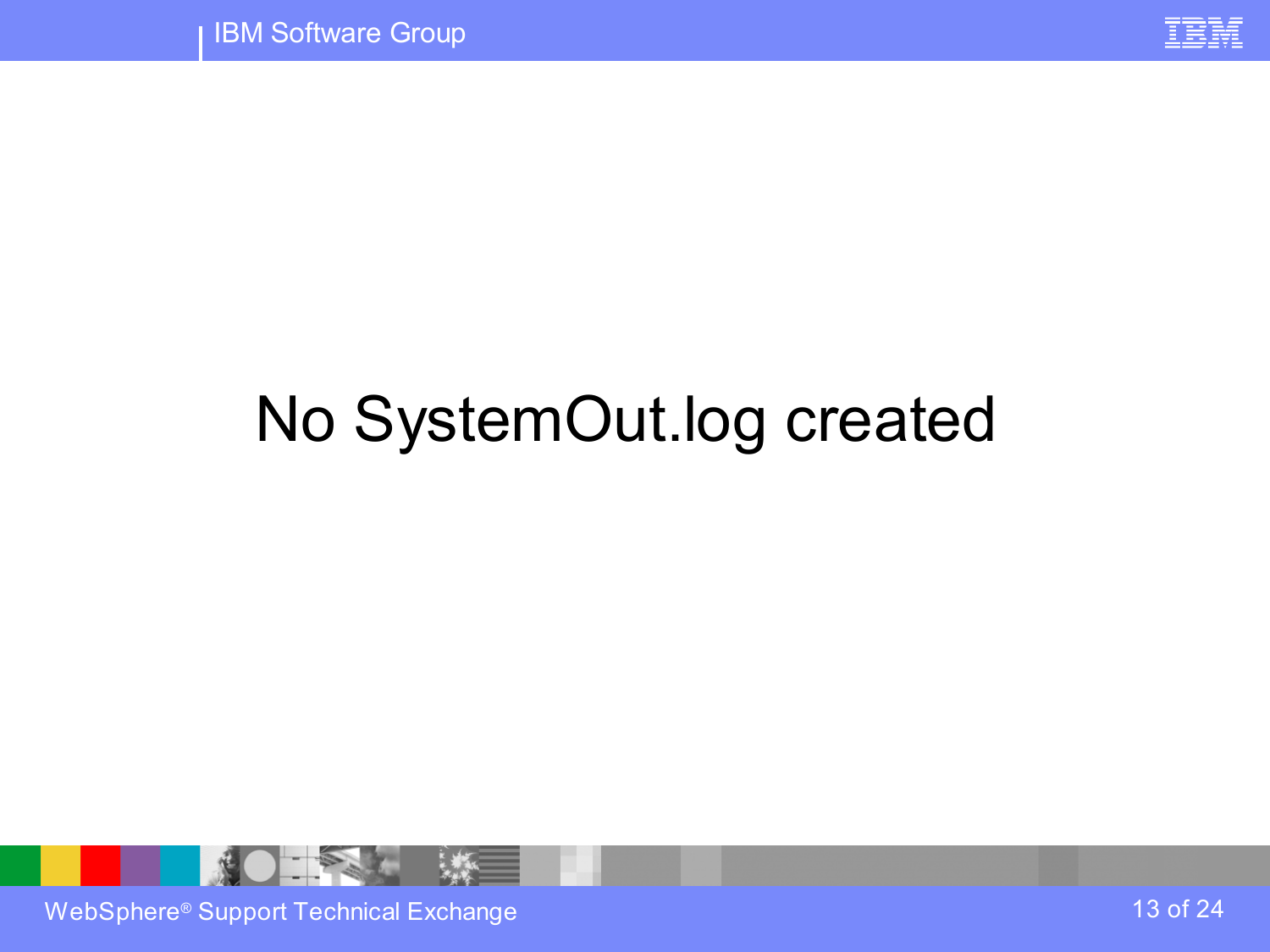

## Troubleshooting Cont ..

- SystemOut.log file is not created
	- Look for native stderr.log and native stdout.log file
		- If you find any exception or warning message, most likely JVM classpath, classes folder or generic JVM argument causing the problem.
	- ▶ Start the server server with –trace option to get more information in the startServer.log file.

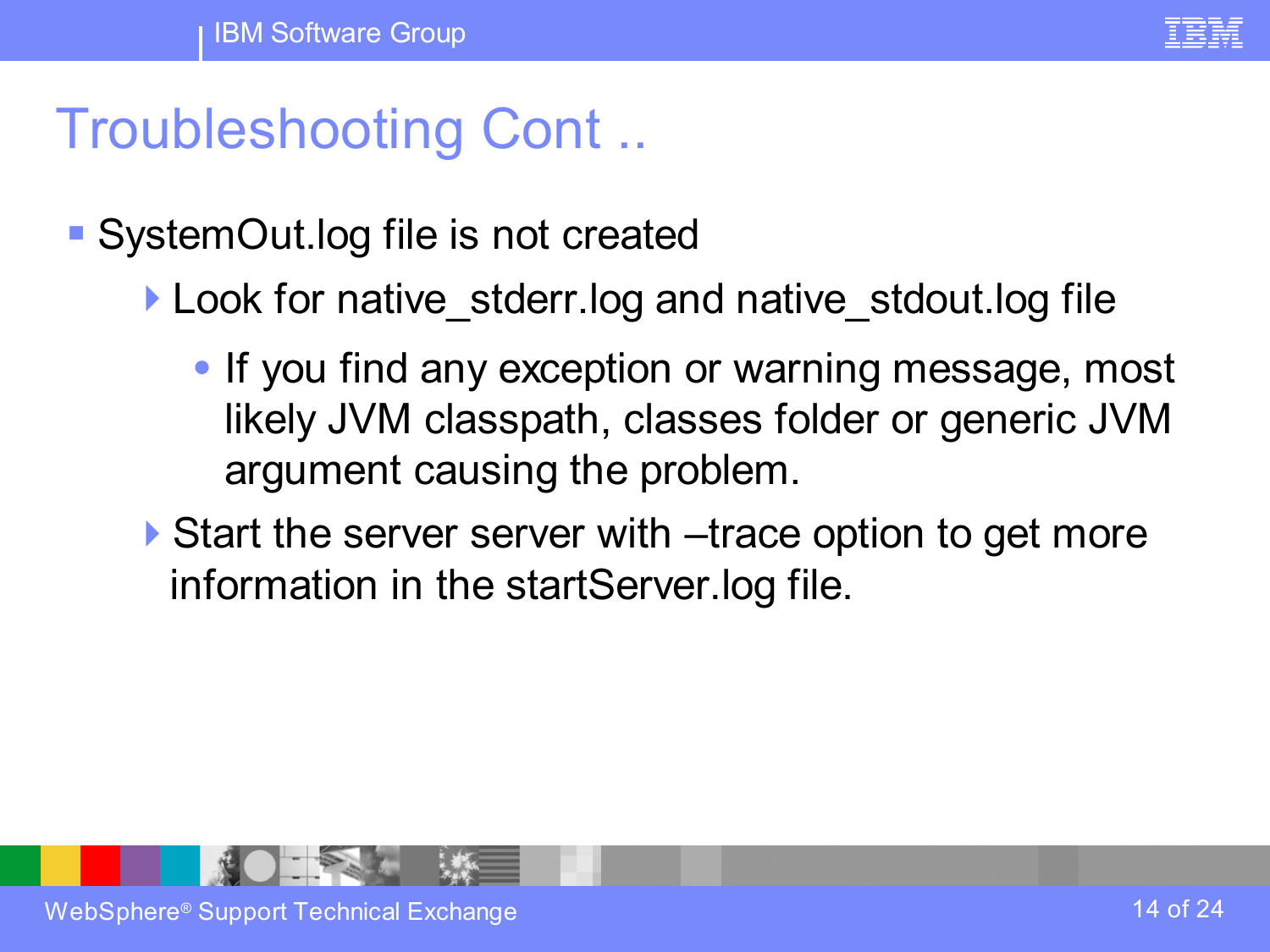

# Debugging the Server Launcher

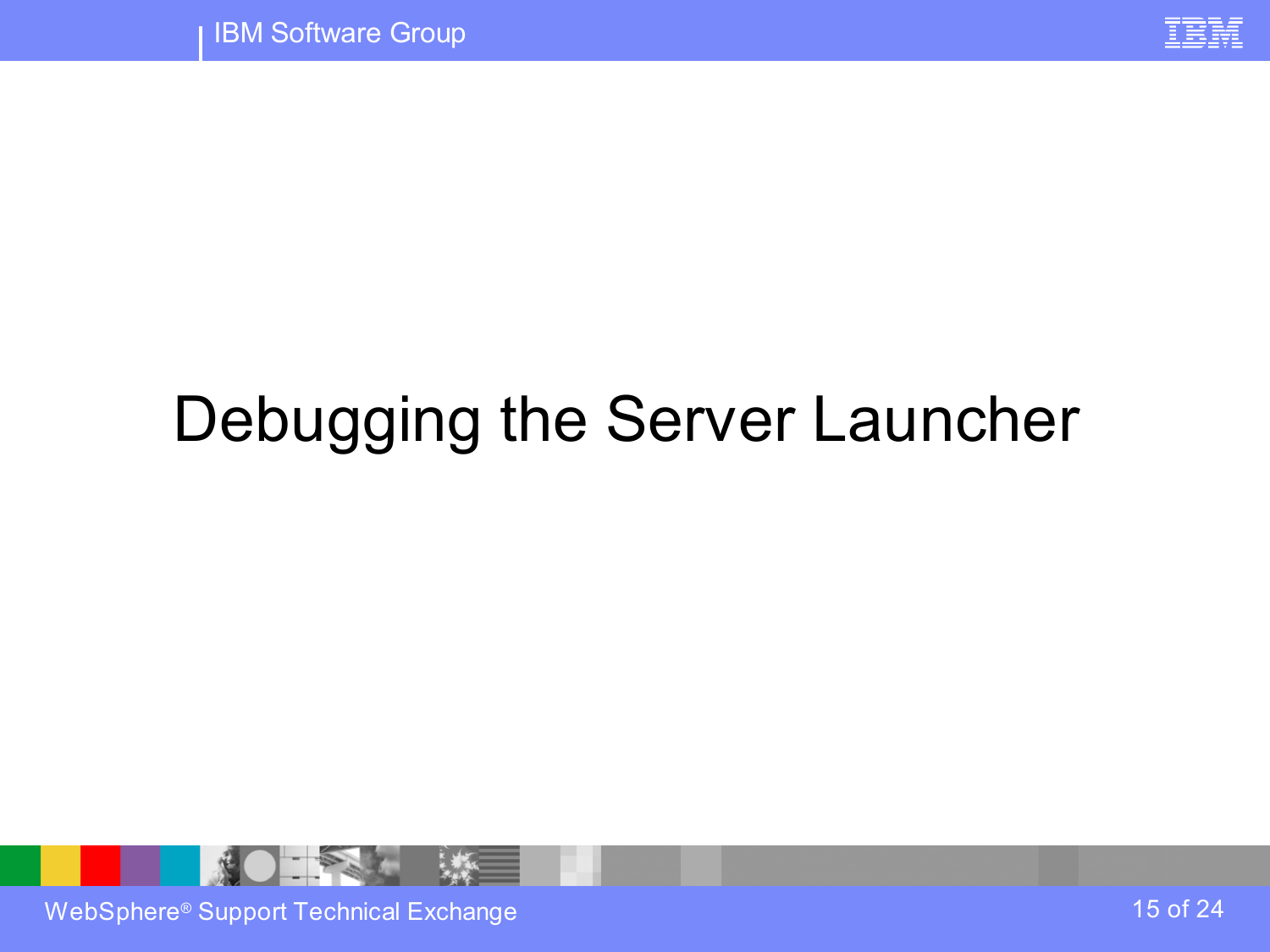## Debugging the Server Launcher

- Start the server with –script option and then use the launch script to start the server.
	- "-script" option creates a launch script for server1, does not start the server.
	- startServer server1 –script launchServer1.sh
	- Launch Scripts can be used to start the server (JVM)
	- Reduces start time by not parsing configuration files
	- If the JVM settings are changed, create a new launch script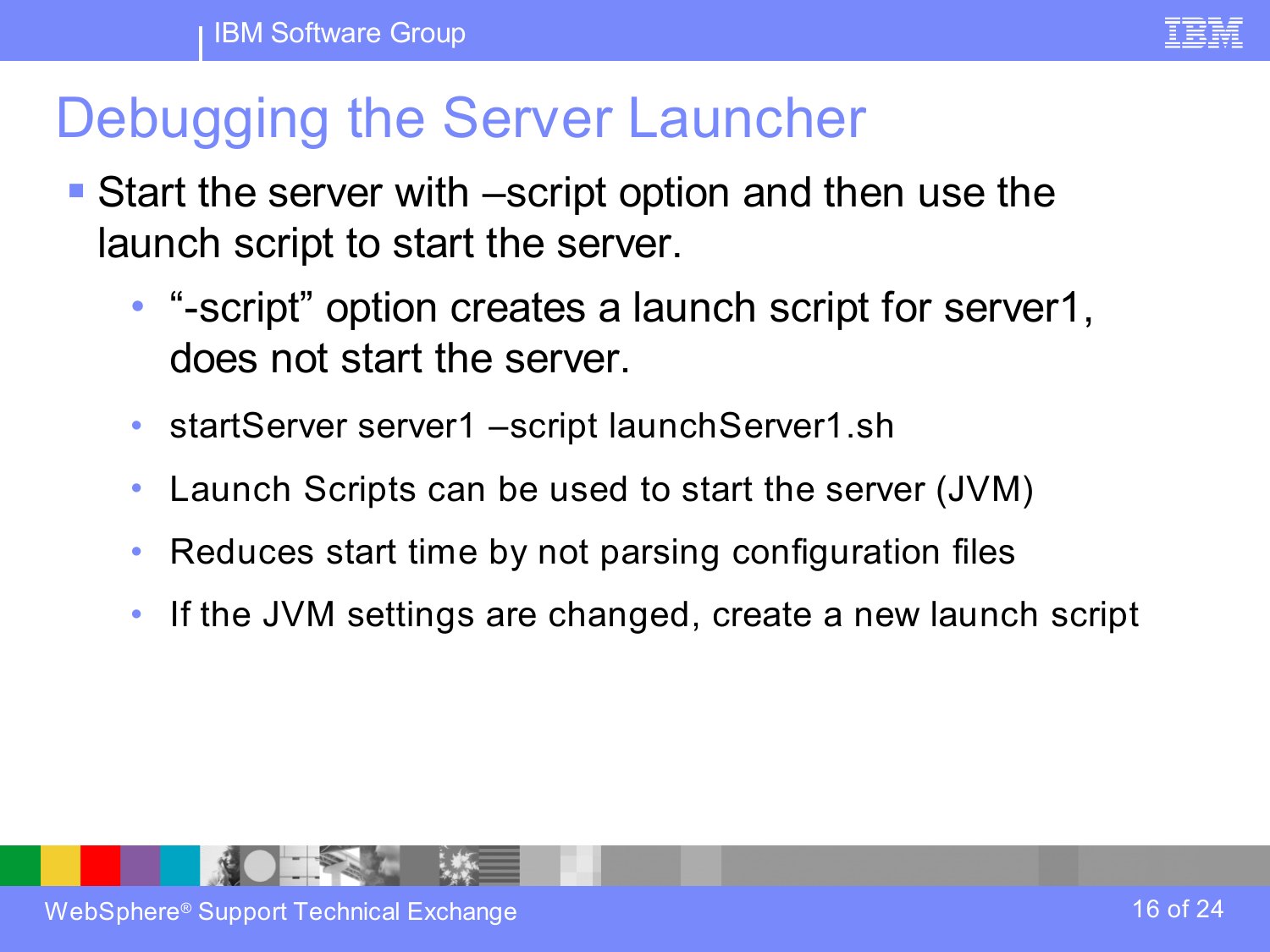

# When Server Start /Stop Hangs

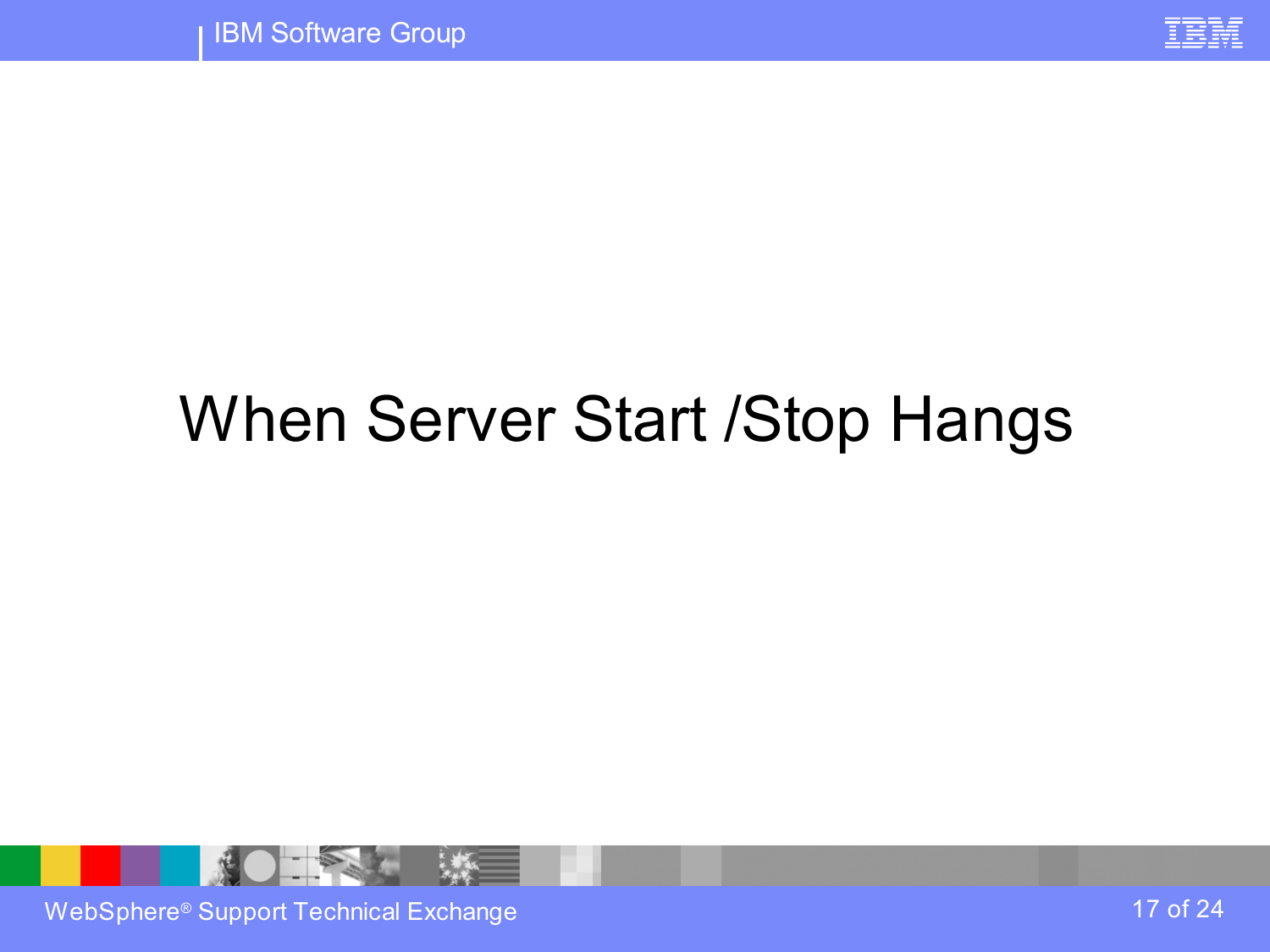

#### n.



 $Zc$  $\frac{9}{6}$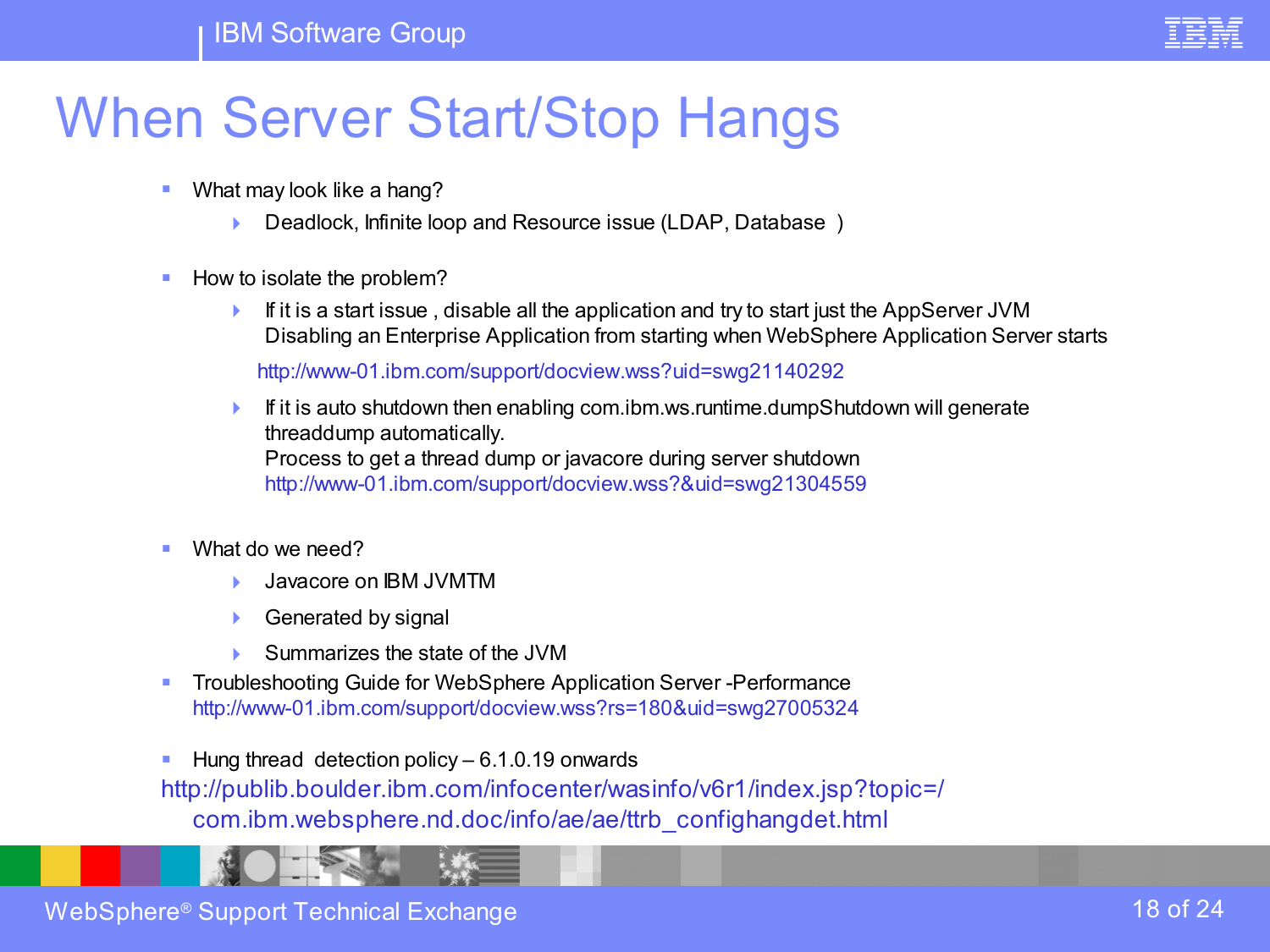## Common issues

- **Port Conflict.**
- **Invalid or wrong argument in genericJVMArgument.**
- **Missing or Corrupted config files.**
- **Running server as non-root user. Permission issues.**
- Server hang > related to database or HAManager.
- **Security related exceptions.**
- **Too many open files. File descriptor/uLimit.**
- **Windows Service issues.**
- Classloader or Runtime issues.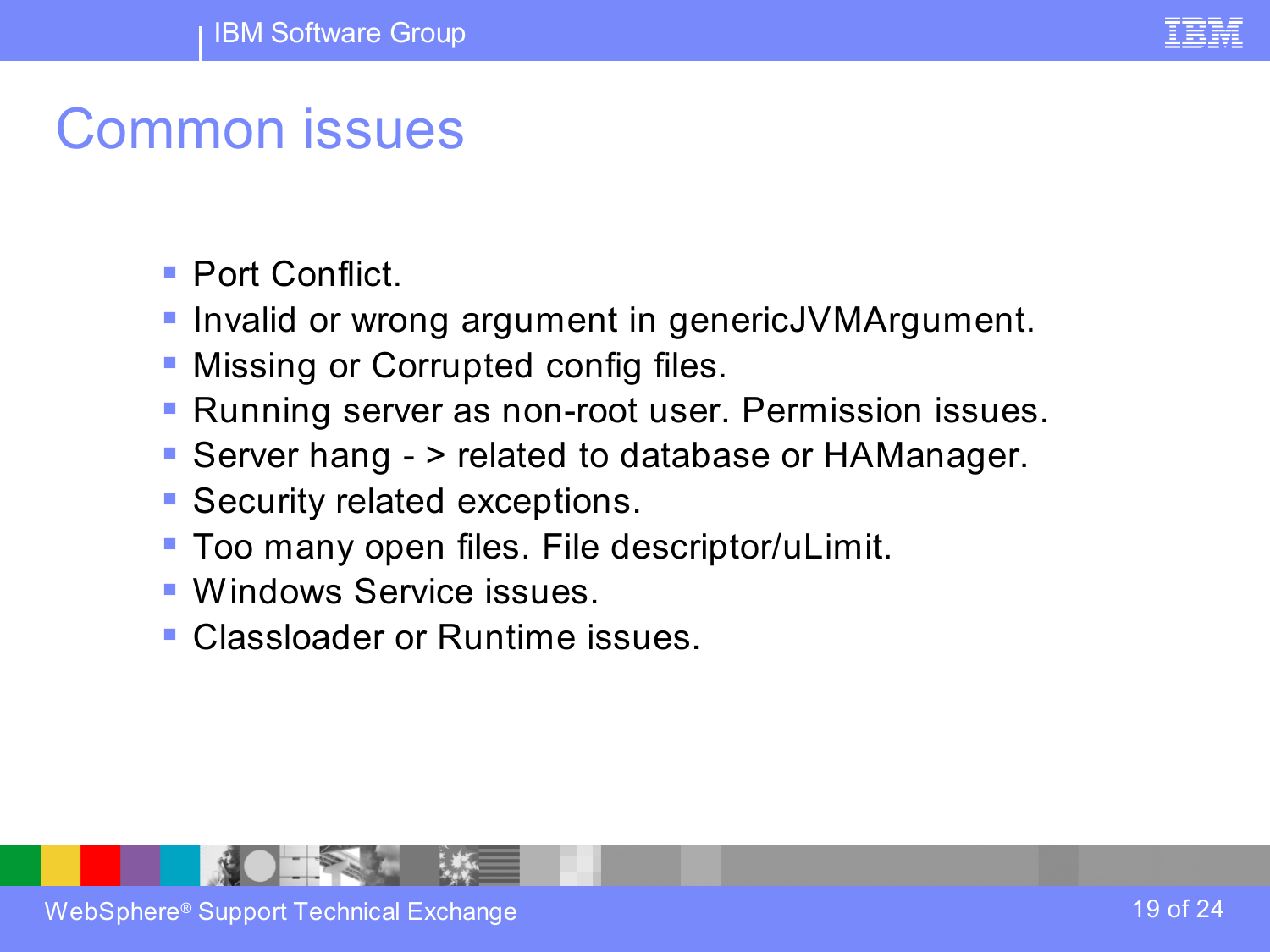

## When All Else Fails

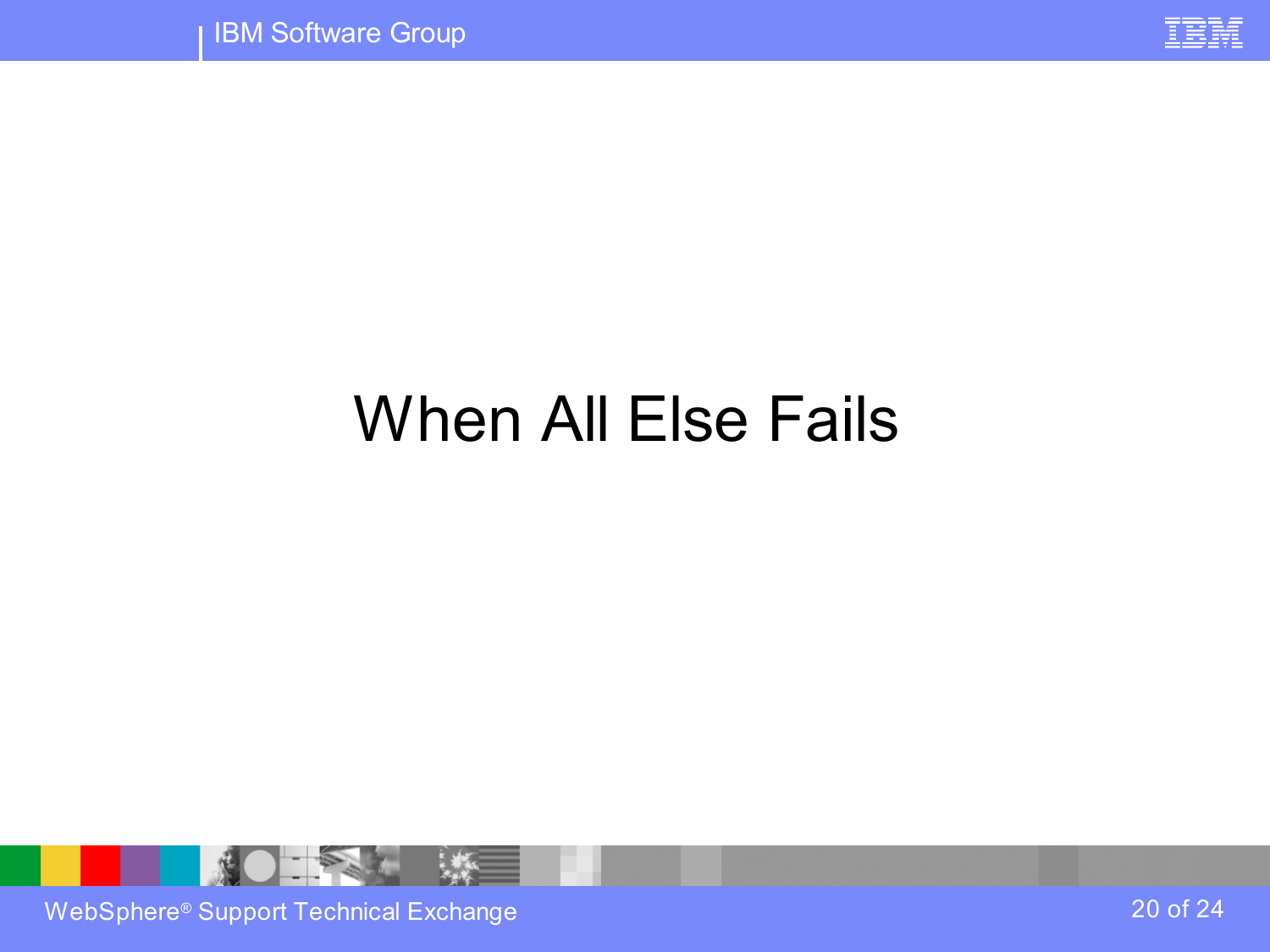

3

#### $) +$ " ) + q  $\mathbf{H}$  $+$  $+$ q (  $"$  (  $"$  +  $m$ r Zc Y! +r %Z%YZYZ\*

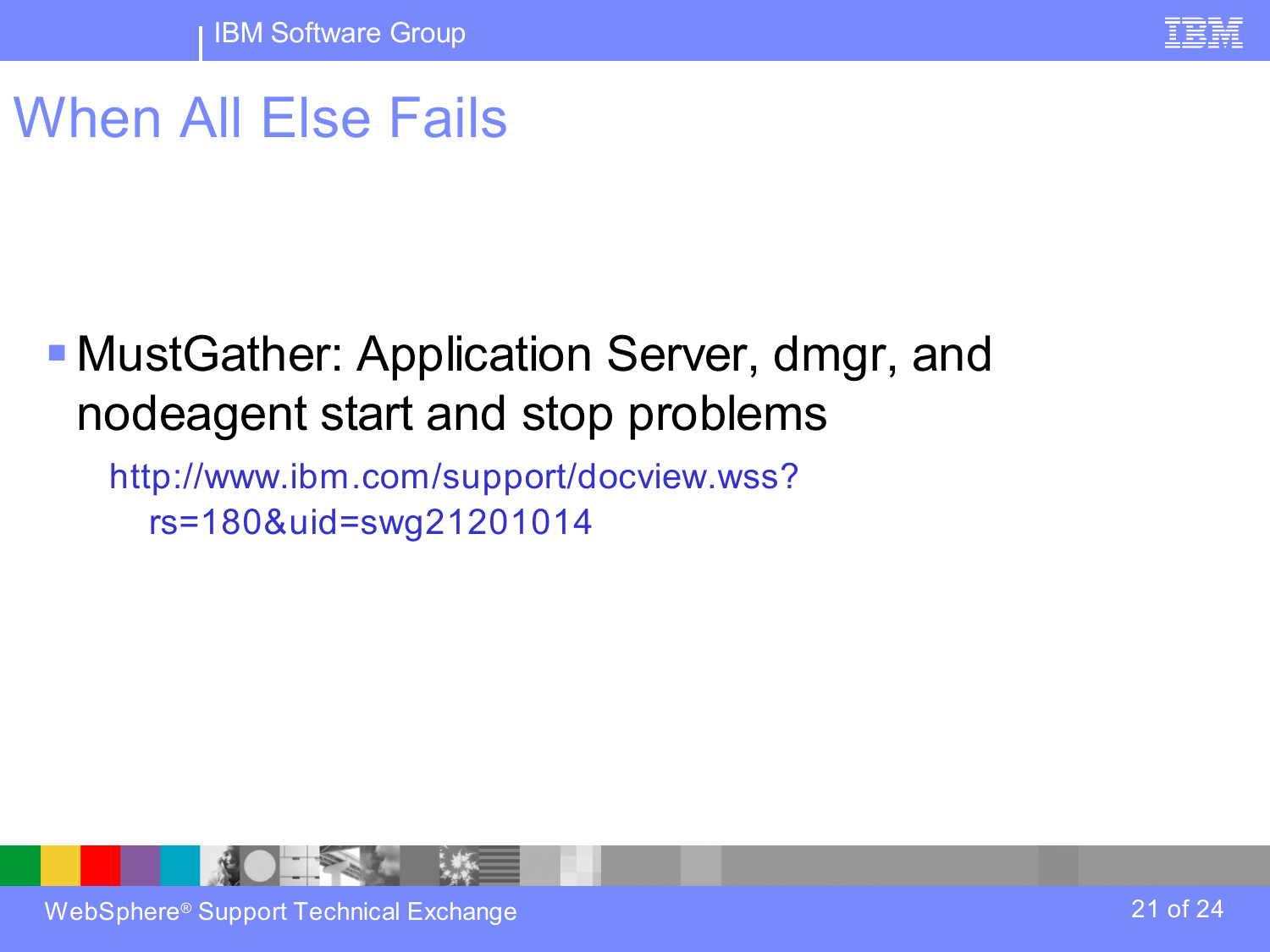

 $\frac{9}{8}$  $\frac{0}{6}$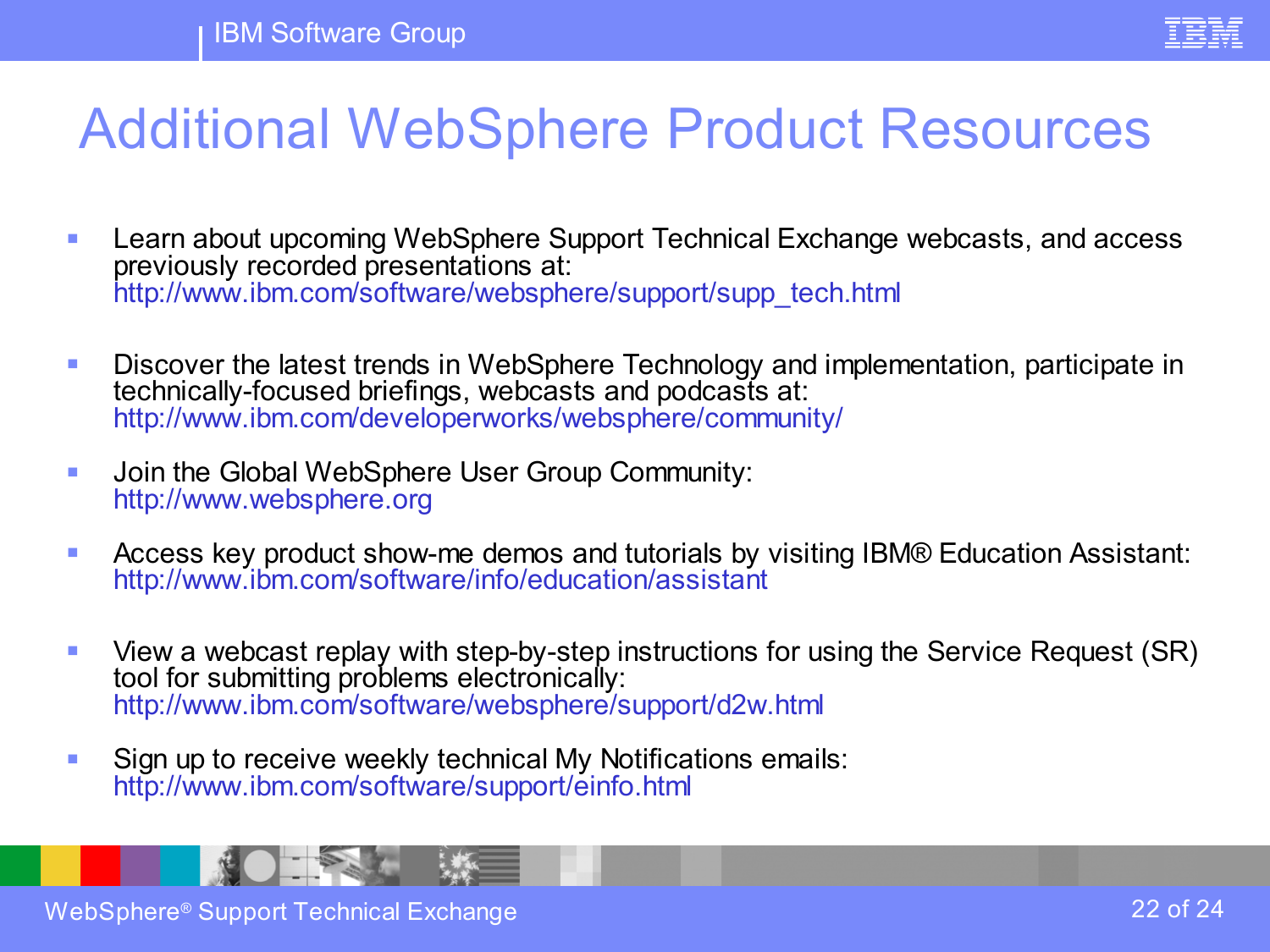